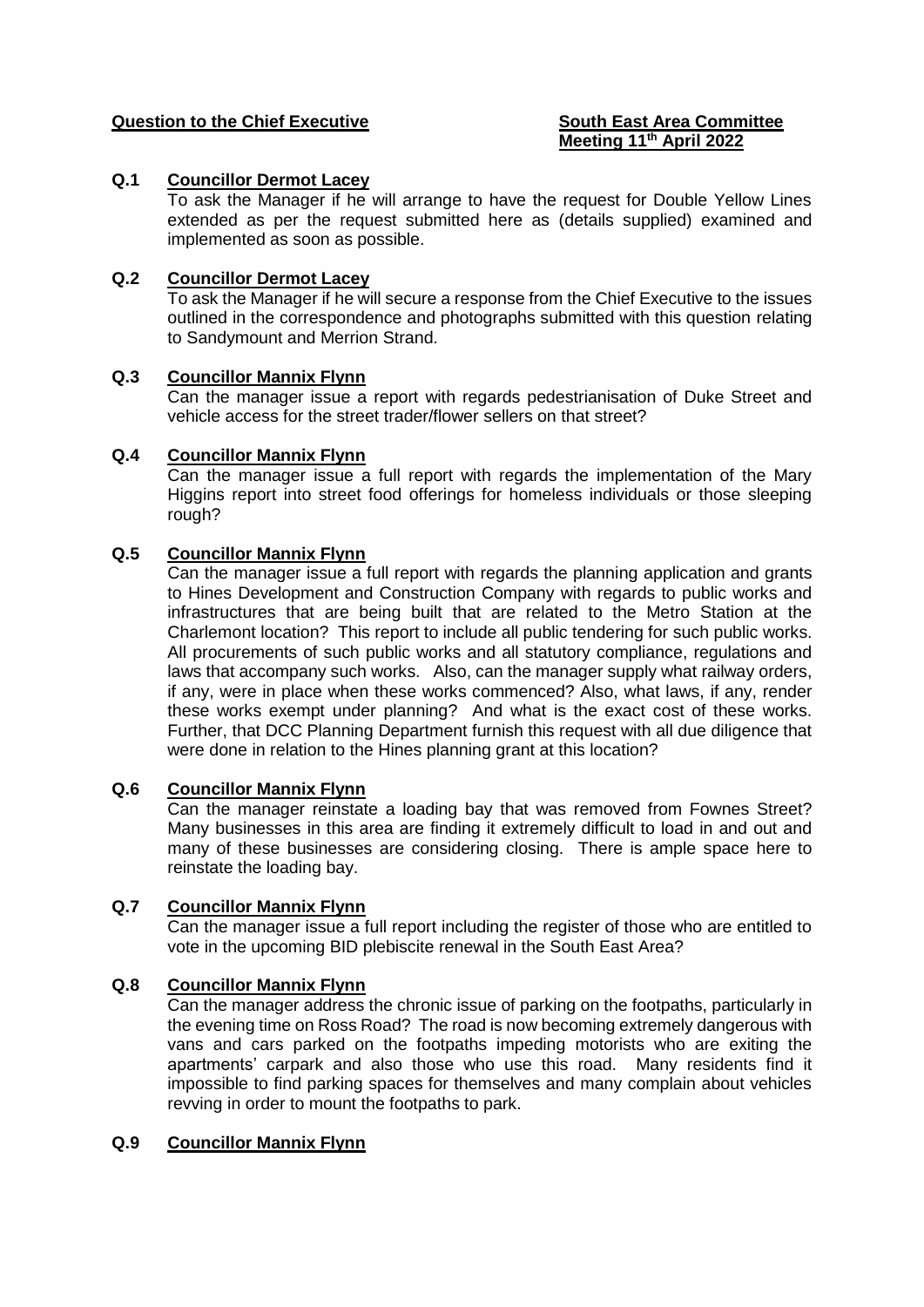Can the manager issue a full report in relation to road closures that are associated with the Olympia Theatre get-ins and get-outs? This report also to include how much DCC have received for such road closures from the Olympia Theatre in the last 4 years.

# **Q.10 Councillor Mannix Flynn**

Can the manager issue a full report with regards what efforts are being made by DCC planning enforcement to deal with the illegal issue of advertisements in the SEA particularly with regards the most recent advertisement at Aungier Street? These advertisements consist of murals that purport to be art and culture but the creativity is used to advertise products such as Whiskey or Netflix commercial films. Further, can the manager also give an update with regards the ongoing court case associated with this company and group of individuals?

# **Q.11 Councillor Mannix Flynn**

Can the manager inquire as to whether it would be possible for the Garda Siochána Community unit to have a community day or event in Glovers Court flat complex?

# **Q.12 Councillor Mannix Flynn**

Can the manager ask street furniture enforcement unit to visit the Bleeding Horse at Camden Street and Chez Max in Palace Street who are blocking footpaths with street furniture that is not licensed? It is almost impossible to get onto the footpath by the road at the Bleeding Horse. In relation to Palace Street, the residents there find it almost impossible to be able to exit and enter their home without hindrance.

# **Q.13 Councillor Mannix Flynn**

Can the manager assist the residents and community at Ffrench Mullen House who have set up a sports activities and cultural activities for the children and the youth in the area? I will supply the manager with the contact details of the residents.

# **Q.14 Councillor Dermot Lacey**

To ask the Manager if he will respond positively to the request submitted with this question.

I am enclosing photos of broken kerbs outside 1 & 10 Elm Park, off Nutley Lane. As can be seen, a lot of damage has been caused by vehicles turning on the road at the car entrances to other houses.

Also I would be obliged if your inspector would consider requesting speed bumps on the cul de sac as cars tend to drive in and out at high speed when they realize they are not where they want to be! There is a mix of old people and young children on this road and speeding is a significant danger.

Thank you for your help



**Q.15 Councillor Dermot Lacey**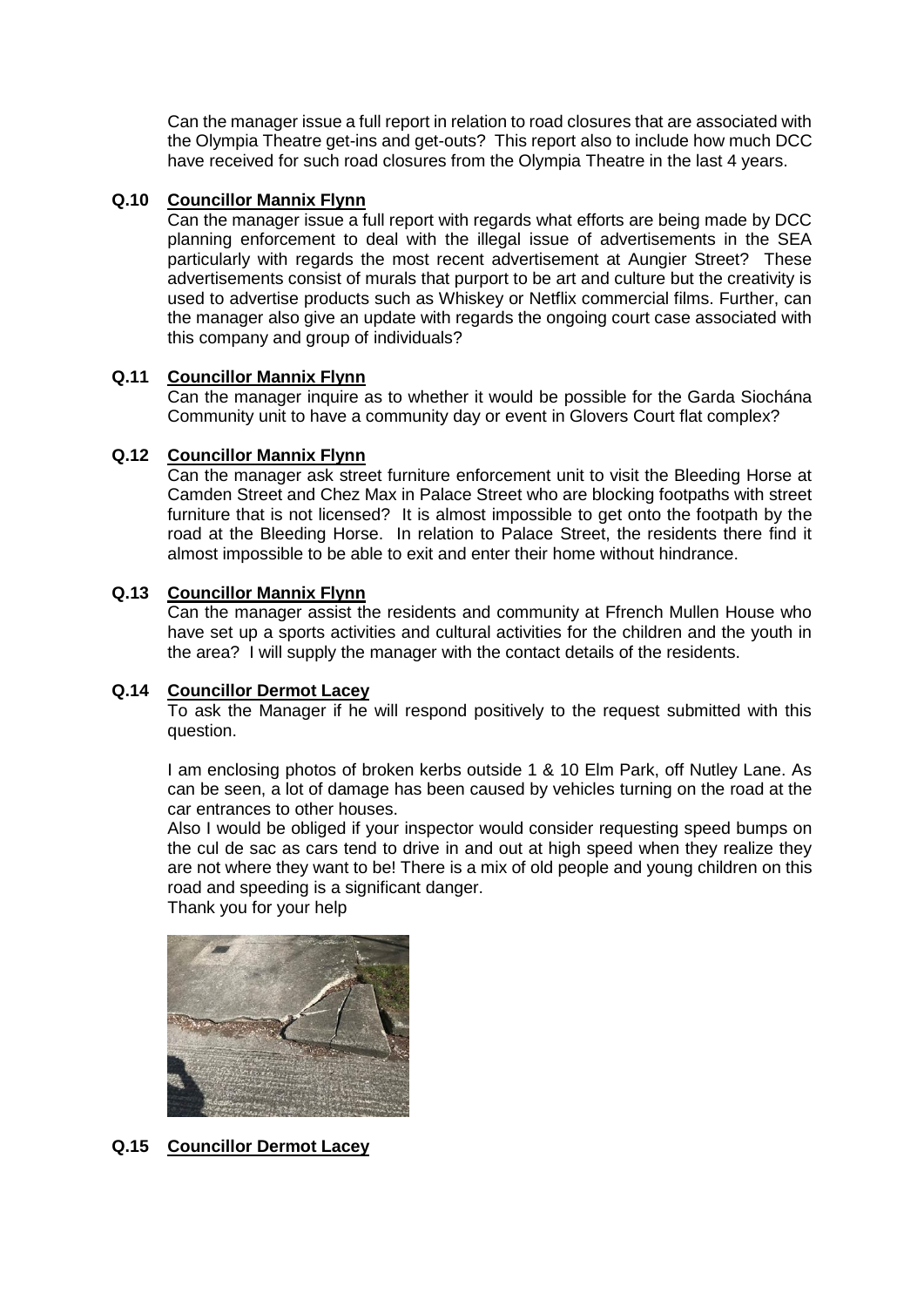To ask the Manager if he will arrange for a detailed Dublin City Council Department response to each of the issues listed in the letter circulated with this motion in relation to Mount Eden Road.

## **Subject: Mount Eden Road**

I am following up on the parking on Mount Eden Road and other issues affecting our neglected road. Mount Eden Road was a very well maintained Road with its Edwardian architecture and streetscape intact. The road has been decimated by Dublin City Council's neglect, indifference and total disregard to its status and protection as part the "Belmont Avenue/Mount Eden Road and Environs Architectural Conservation Area". (ACA)The following are areas that require attention.

1. The Temporary Pedestrian/Vehicle Entrance to the temporary school has resulted in draconian parking restrictions with the eradication of seven car parking spaces. This was to be reviewed if required longer than four months and also again during a meeting outside the school in November and we have heard nothing back.

2. There are two Go Cars (a car and a van) plus a YUKÒ car permanently on Mount Eden Road, deprives us of another three parking spaces.

3. A Concrete and steel parking bay for numerous bicycles was erected on the corner of Mount Eden Road about five meters from its junction with Belmont Avenue. Apart from losing another two parking spaces, its closeness to the junction is a traffic Health & Safety hazard, as cars entering Mount Eden Road from Belmont Avenue have to reverse back on to Belmont Avenue, if another car is exiting Mount Eden Road.

4. The removal of part of the historic boundary wall of the Dominican Convent on Mount Eden Road to facilitate the temporary entrance to St. Mary's temporary school is regrettable and the temporary powder coated gates and fencing with its hoarding is a direct contravention of the ACA, and we expect this to be reinstated with the stone that was removed from the original wall and wrought iron gates as per ACA guidelines.

5. The removal of the original Mount Eden Road gates to the Dominican Convent to facilitate the building of the new permanent St Mary's School is another area that has to be addressed (reinstated) and it is further noted that during the construction more of the Dominican boundary wall was removed by the builders to facilitate extra-long trombone trailers carrying extra-long precast concrete and this also requires urgent attention.

6. The road surface is also neglected with cracks, uneven surfaces and frequent potholes getting temporary fixes. It should be totally resurfaced

7. Some roots of the older trees on the road are protruding (up to 9 inches) above footpath level and require attention. It seems to us that Mount Eden Road is a getting secondary attention to Roads on the opposite side of Morehampton Road, i.e. Brendan, Arranmore, Argyle Roads and perhaps the bicycle parking and some of the rental cars be moved there.

Finally, as reported in last Saturday's Irish Times, The Dominican nuns have sold the balance of their lands to developers and they are selling to have the lands rezoned and I would like if you could investigate this for us and let us know your views and that of DCC.

# **Q.16 Councillor Paddy McCartan**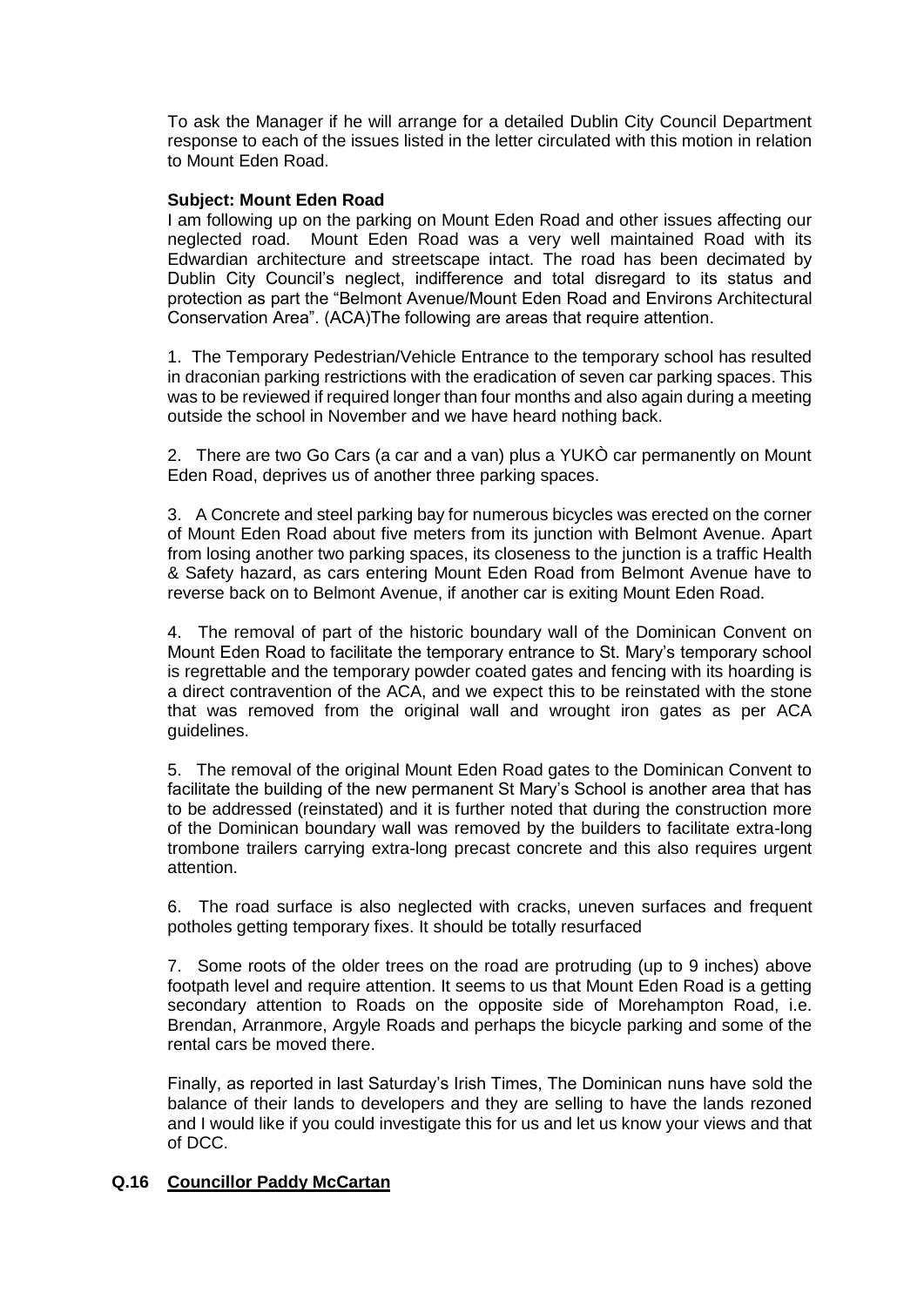To ask the manager to deal with the following issue from a constituent:

"I'm writing to you in relation to a street furniture issue on Anna Villa, Ranelagh. Birchalls public house was granted a 6 month permit to place furniture on the footpath, subject to the conditions of the guidelines.

As you can see from the attached photos, all the furniture is not removed after close of business every night and is causing a considerable obstruction from early morning onwards to pedestrians, school children and those who rely on wheelchair/mobility frame usage.

I myself care for my elderly mother, who after two hip replacements depends on a walking frame for a degree of independence and exercise but is forced to use the road when attempting to visit local shops/post office etc.

I would respectfully ask that you give due consideration to this matter and ask DCC/Street Furniture Section to fully enforce the conditions/guidelines as set out below.

"Street Furniture may only be placed on the street between the times specified on the permit and must be removed outside these hours. If any street furniture is in place outside of permitted hours, the permit will be immediately rescinded and furniture will be removed at the permit holder's expense." See pic below.



# **Q.17 Councillor Paddy McCartan**

Could DCC fill in the pot holes on Sydney Parade Avenue Sandymount from the Strand Road to the entrance to St. Alban's Park as they are a danger to cyclists and troublesome to motorists and cars?

# **Q.18 Councillor Dermot Lacey**

To ask the Manager if he could respond to these three issues relating to Leahy's Terrace, Sandymount:

1. The road which has a primary school located in it has recently become a rat run for cars avoiding the new ramps on Strand Road. There is serious congestion and risk to school kids as a result- maybe an unintended consequence but not a welcome one.

2. There have been a number of large potholes in this road now for over a year!

3. The footpaths are in a very dangerous state for pedestrians particularly the elderly as a number of people have fallen there in recent months- this is due to the footpath moving from tree roots' expansion which give rise to serious trip issues when the footpath slabs move differentially.

# **Q.19 Councillor Dermot Lacey**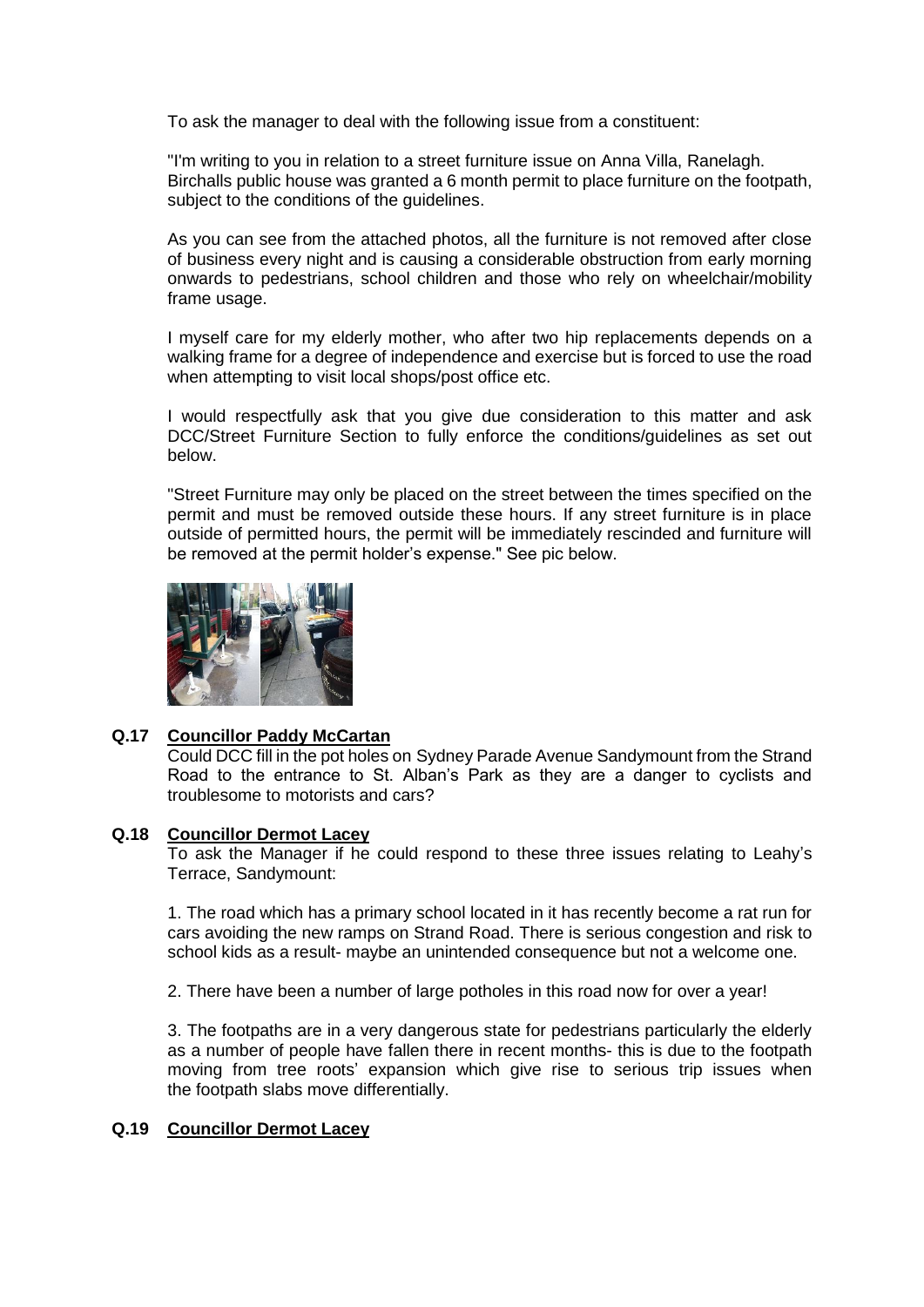Further to Question number 2 (supplied with this Question) at the October 2021 Area Committee could the Manager confirm to me that these lampposts will be painted and if he could give an approximate time frame?

## **Q.2 Councillor Dermot Lacey**

To ask the Manager if he will have the painting of the lampposts on Annesley Park, Ranelagh included on the work programme for the coming year.

## **Reply**:

We will examine the public lighting columns on Annesley Park and if the columns are suitable and painting is required, they will be added to a list for inclusion on a future painting programme, subject to available finances.

## **Q.20 Councillor Pat Dunne**

Clogher roadway is very patched and uneven from Sundrive to Kildare Road. Would be great to see it repaved for better cycling and safer driving. Can our Road Maintenance Section have this section of roadway inspected and repaired where necessary?

## **Q.21 Councillor Pat Dunne**

The new bollards at AIB bank on Crumlin Road are welcome but they are constantly being damaged. Can our Traffic Management Section contact AIB and ask them to leave their customer carpark open 24/7 so that users of ATM do not park on the road and obstruct cyclists' safe passage.

## **Q.22 Councillor Pat Dunne**

Would it be possible for our Roads Maintenance Section to widen/redesign the corner kerbs in Iveagh Gardens so that large vehicles (bin lorries or similar) can drive around the estate without causing damage to the kerbs? Multiple repairs have been done but have proved temporary.

# **Q.23 Councillor Pat Dunne**

Can bicycle parking stations be installed at the corner of Windmill and Crumlin Roads, and other strategic points, so we can encourage bike share schemes to the area and try to take some cars from this busy road?

## **Q.24 Councillor Pat Dunne**

The new 30 km/h speed limit sign at Aughavanagh Road junction with Clogher Road has been welcomed by residents. However, it has either been fixed wrongly or turned around by others, & so faces the wrong way. Please can it be adjusted & fixed more securely?

## **Q.25 Councillor Pat Dunne**

In relation to our Older Persons' Housing Complex at Ravensdale Close, Dublin 12 can I be given a report relating to what is been proposed under the regeneration scheme and for a timeframe to be provided?

In the meantime, there are several maintenance issues to be addressed. My understanding, based on reports from residents, is that the fitting of alarm systems, which I am told commenced 3 years ago, stalled and uncompleted wires are left hanging from the ceilings in some of the units. The units are cold and damp and need to be insulated. What plans have we to do this work?

# **Q.26 Councillor Pat Dunne**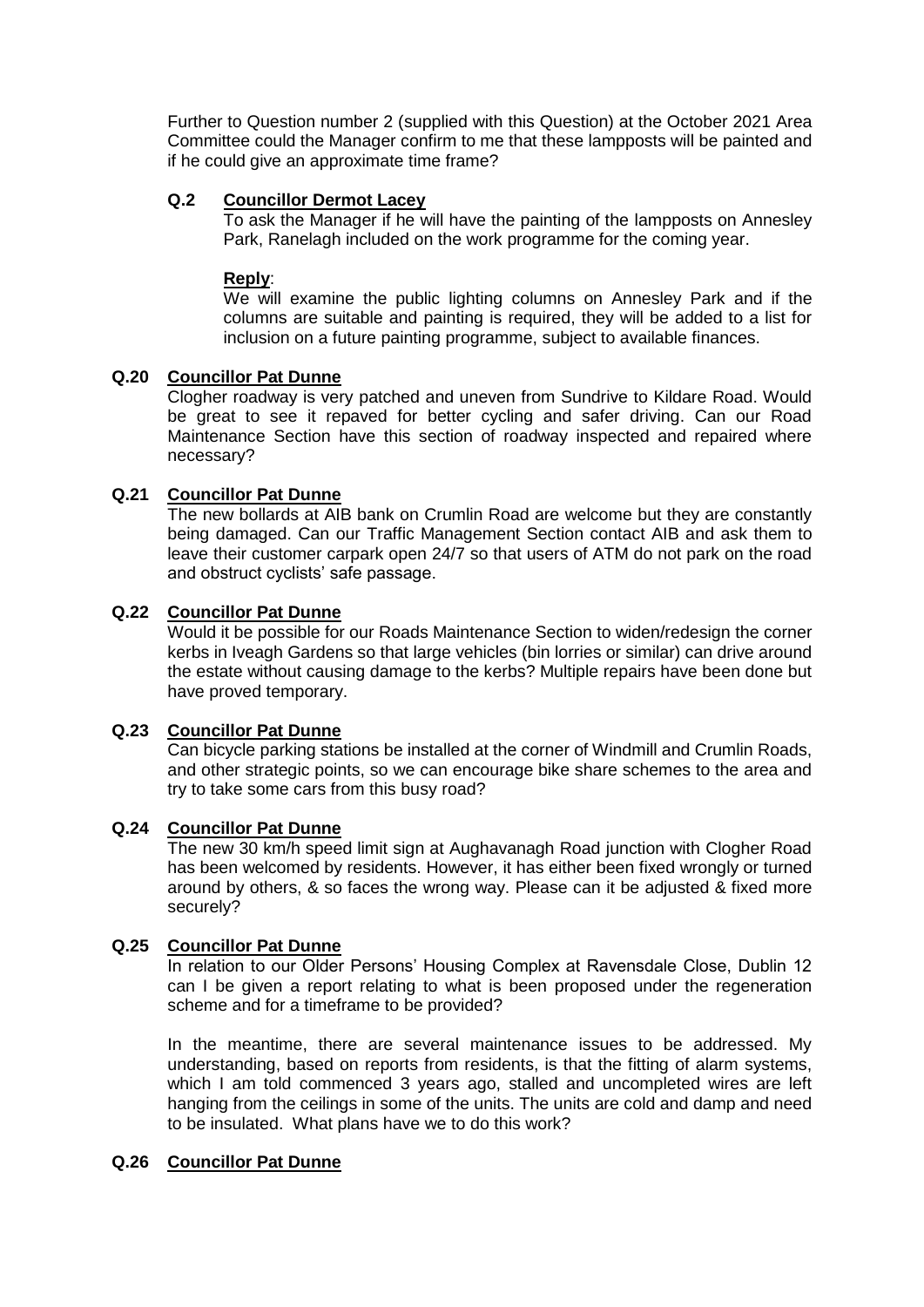Can a standard litter bin be installed at the No 17 bus stop on St. Agnes Park? Discarded litter is a common feature at this location and tends to blow into adjacent gardens. My understanding is that it is policy to have litter bins in the vicinity of bus stops.

## **Q.27 Councillor Pat Dunne**

Can standard litter bins be installed at both ends of the large green on Dolphin Road? A dog poo bin at this location was previously removed. Given that this green is used for official soccer matches there is a prevalence of discarded water bottles and well as general litter and dog dirt left on the green. Can we also erect a "Don't feed the birds" sign here?

## **Q.28 Councillor Pat Dunne**

Can the area Manager confirm that no's 1 to 8 Poddle Close are designated older persons' accommodation and that given this designation that they should be served by a caretaker and that the tenants should have access to all services that are commonplace in other older persons' complexes?

## **Q.29 Councillor Pat Dunne**

Can street trees at the location along the footpath at the shops on Benbulbin Road be provided? Given that we finished the tree planting season, can planter boxes be reinstated at this location until the trees are ready to be planted?

# **Q.30 Councillor Tara Deacy**

Can the footpath outside Capri Takeaway on Sundrive Road opposite Monto's restaurant be repaired, it is crumbling in parts and is difficult to navigate for push chair and wheel chair users?

# **Q.31 Councillor Tara Deacy**

When will the green area on Cashel Avenue, Crumlin be cut? Can we get a schedule for the area in relation to similar greens? Are these areas covered by DCC or private companies? If private, can we also request a schedule for this work on Cashel Avenue and other similar greens?

## **Q.32 Councillor Tara Deacy**

A number of residents from Clonfert and Kilfenora Road have been in touch to highlight speeding cars which are using these roads as a short cut between Stannaway and Sundrive Road. There are a large number of children on this road and there has been a number of close calls with passing/speeding cars. Can we look at addressing this issue before there is an accident? Could we look at speed ramps or at a minimum "Children at play" signs being installed?

# **Q.33 Councillor Deirdre Conroy**

To ask the manager if Planning Enforcement or Waste Management Department are already dealing with a complaint from 25 January 2022 in relation to a commercial premises on Church Lane, which we are advised is not covered in planning application from residential, and advised that it is causing traffic issues and permanent three bins being left on the lane on double yellow lines, posing a visual hazard for residents exiting the lane.

## **Q.34 Councillor Deirdre Conroy**

To ask the manager and Parks Department/Property Management if The Kiosk, 116B Orwell Road, Rathgar, has been taken on by architects and when it will be provided and to whom, as there are so many enquirers since 2020.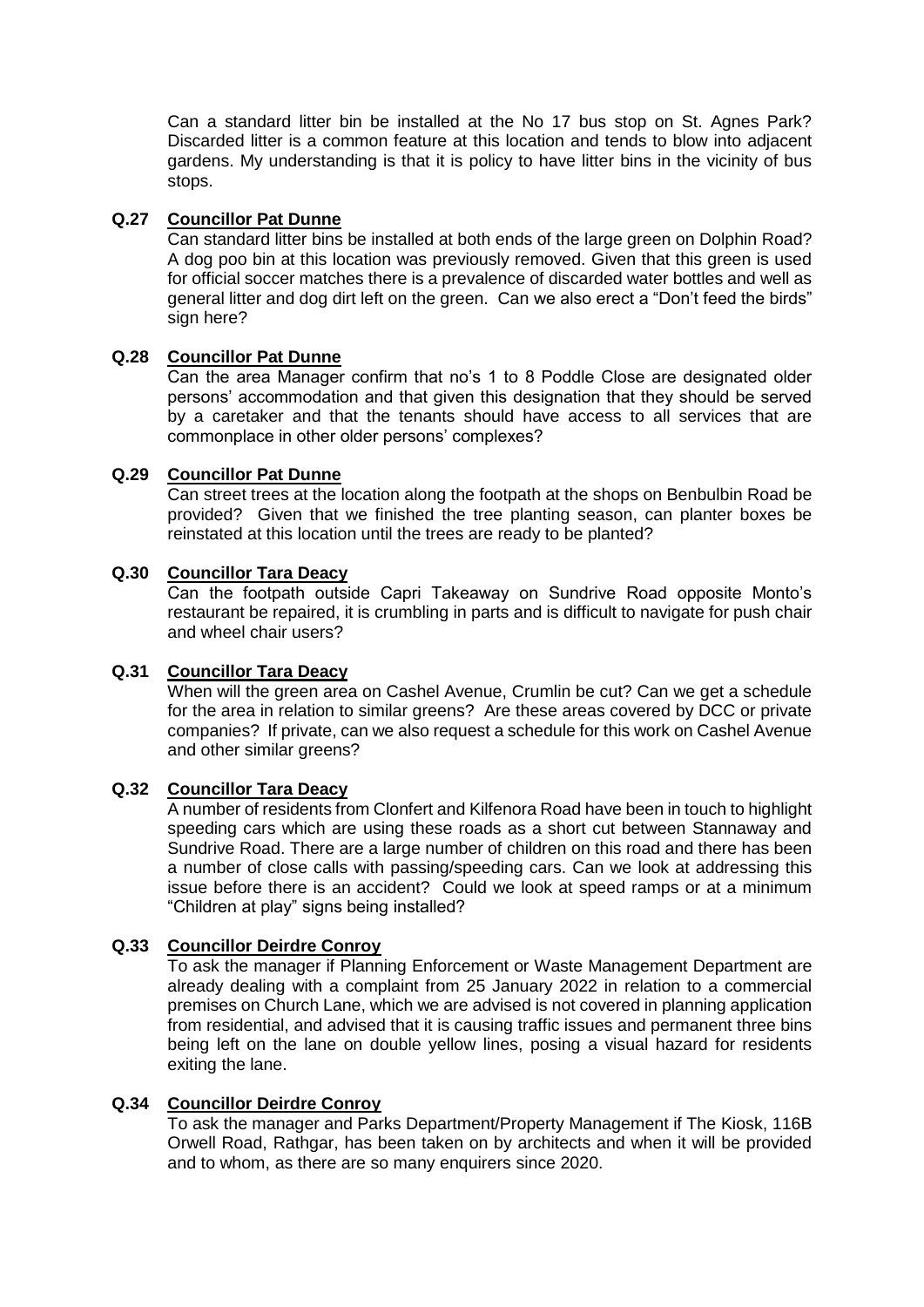# **Q.35 Councillor Mary Freehill**

Would the manager please set out the impact of the termination of the SLA with DCC and Irish Water? How will it work locally, who will councillors contact when there is a water supply problem? Will Irish Water have a local contact or will we have to contact generic email addresses? Will DCC have any role at all in the water supply system? Will Irish Water even have full time maintenance staff or will we have to reply on different contractors each time there is a supply problem?

# **Q.36 Councillor Mary Freehill**

Would the manager please set out the legal powers and responsibility of local authorities in the event of the SLA being terminated with Irish Water? In that event what powers has the council to ensure roads that have been opened by Irish Water are properly reinstated? Who is liable in the event of accidents? Leinster Road in Rathmines is a case where the road has been left in a dangerous state by the IW contractors.

# **Q.37 Councillor Pat Dunne**

Can the tree stump adjacent to 189 Downpatrick Road be removed and can the footpath be reinstated? The original tree at this location was removed a number of years ago and the stump now constitutes a trip hazard.

## **Q.38 Councillor James Geoghegan**

To ask the South East Area manager if a reply could be sought/furnished in respect of the issues raised in this attached email and attachments therein regarding Sandymount Flood Defences etc.

## **Q.39 Councillor Claire Byrne**

To ask the Area Manager can he outline what recent works have been carried out on the Bride Street contra flow cycle route and will the bollards be replaced, and if not how will this be segregated?

# **Q.40 Councillor Claire Byrne**

To ask the Area Manager for an update on the redesign of the square at the junction of Leeson Street and Adelaide Road. Can the Area Manager provide details of the overall redesign, whether it includes a greening strategy and the timelines for completion?

## **Q.41 Councillor Claire Byrne**

To ask the Area Manager for an update on the Greening Strategy for Temple Bar and what plans are in place to progress this strategy.

# **Q.42 Councillor Claire Byrne**

To ask the Area Manager can he please investigate the ongoing issue of flooding outside details supplied. There is a problem with the drain here that needs to be resolved.

## **Q.43 Councillor Claire Byrne**

To ask the Area Manager can he please find a solution to address the ongoing issue of illegal dumping on Lennox Street, Portobello.

## **Q.44 Councillor Claire Byrne**

To ask the Area Manager can he please investigate the construction work on Clanwilliam Terrace in Grand Canal Dock. Fencing has been placed out over the road impeding on the cycle route. This is right at the end of the Grand Canal cycle route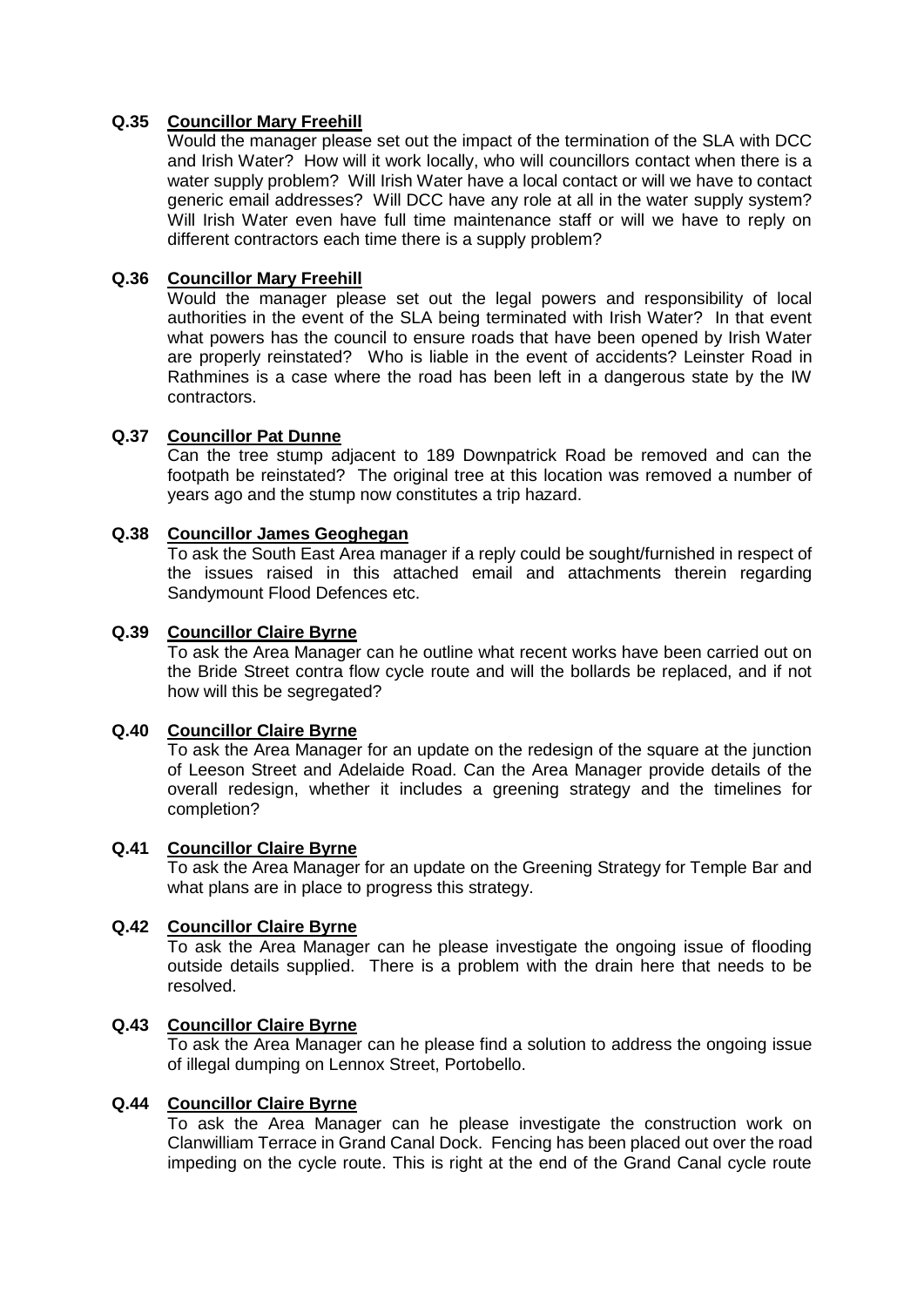where it meets Grand Canal Dock and it is no longer possible for 2 cyclists to pass each other.

## **Q.45 Councillor James Geoghegan**

To ask the South East Area manager if he will consider the content of the email below and furnish a reply.

"We would be grateful for an update as to when safe and appropriate cycle lanes will finally be installed from the Merrion Centre to Booterstown, to connect with the bike lane through the Blackrock Park.

The current cycle lanes from the Merrion Centre to Merrion gates and beyond are completely unsafe. Very few people cycle there compared to safer routes. There are so many safe routes now in Dublin - why has this important artery into town been ignored? The traffic including buses moves much too fast to combine safely a bike lane and a bus lane, as at present. In addition the bike line is frequently blocked by parked cars and vans etc. Traffic calming plus a separate bike lane with a physical division is needed. I would also point out that the road from Merrion Centre towards Boosterstown is very wide. There is plenty of space for a new arrangement providing safe cycling.

I would add that the answer is not cutting down ancient trees that distinguish this neighbourhood and give it its character. I suggest the answer is narrower, slower driving lanes to discourage driving in favour of more sustainable transport. Slim physical barriers between bike lanes and traffic are also essential to safe biking. A decent bike lane along the Sandymount seafront is also needed.

Realising this requires cooperation with Dublin County representatives and staff, and aware of the planned Sandymount bike route that was challenged in court. What is the timeline for these discussions and concrete change?

## **Q.46 Councillor James Geoghegan**

To ask the South East Area manager if he will consider the content of the email details supplied below and photos, and furnish a reply.

Could you advise me as to who in the Council is responsible for enforcing Health and Littering?

## **Q.47 Councillor James Geoghegan**

To ask the South East Area manager if he could provide an update as to what the status is with the swimming pool in Marian College and the increased allocation of funding that was offered to it, to keep it open.

## **Q.48 Councillor James Geoghegan**

To ask the South East Area manager if a reply could be furnished to the queries raised in the email and photo below.

Would you be able to get the drawings / section of Option 1 which illustrates how vehicles leaving Sandford Grove and Woodville Lodge cross over the cycle lane to turn left and right? At the moment the attached drawing doesn't show how vehicles will cross the cycle lane or will the cars have to drive on the cycle lane down Belmont Avenue towards Donnybrook?

## **Q.49 Councillor James Geoghegan**

To ask the South East Area Manager if he could detail how often the park adjacent to Fairfield Park, Rathgar is maintained and if the fencing at the park could be examined